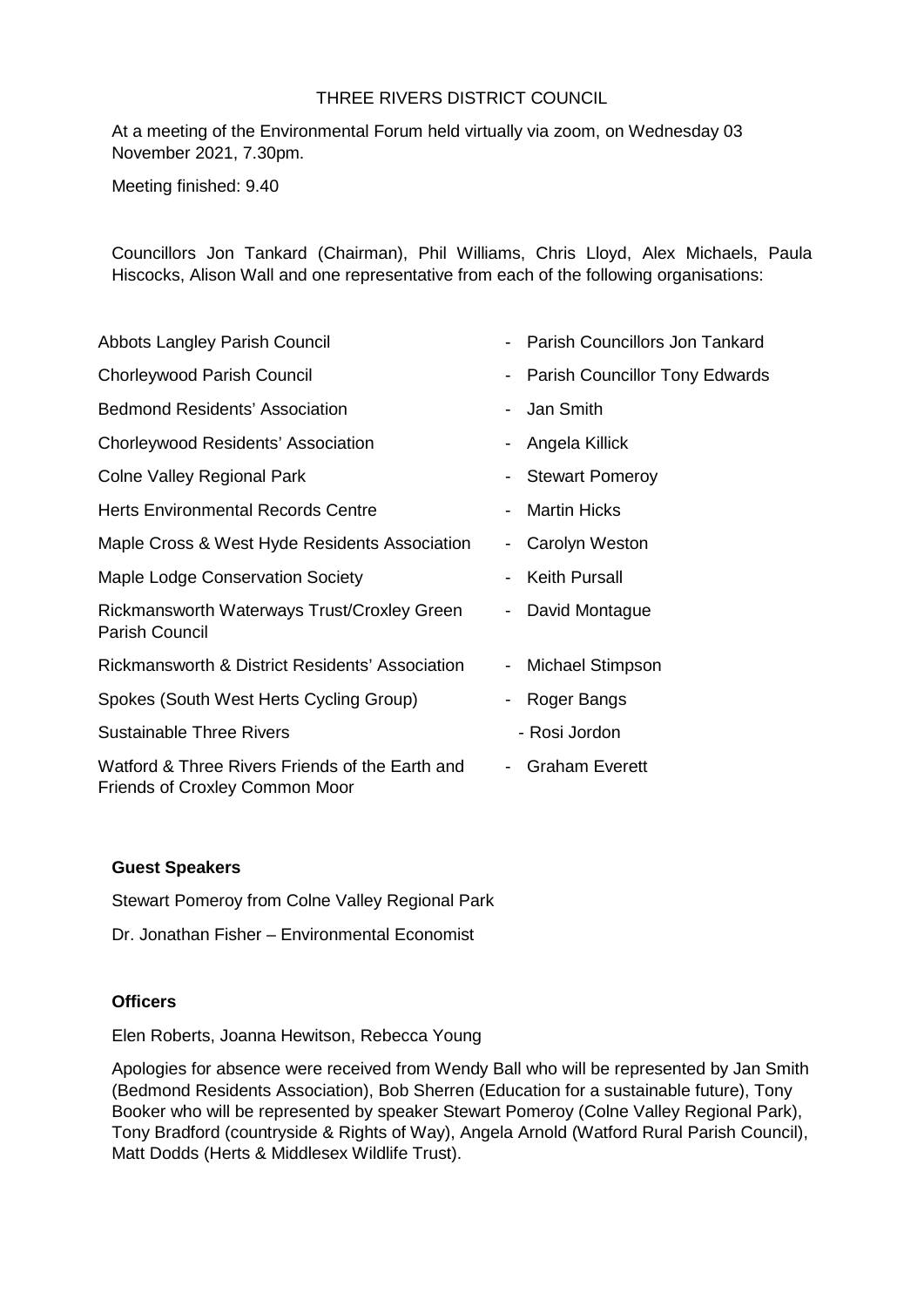|    | <b>Action</b>                                                                                                         | <b>Lead Organisation</b> |
|----|-----------------------------------------------------------------------------------------------------------------------|--------------------------|
| 1. | To receive the Notes of the Meeting of the Environmental<br>Forum held on Wednesday 9th June 2021.                    | Minutes agreed.          |
| 2. | Matters arising:                                                                                                      |                          |
|    |                                                                                                                       |                          |
|    | 1. Wendy Ball asks attendees to raise more awareness                                                                  |                          |
|    | of harm to wildlife from misuse of nature reserves where                                                              |                          |
|    | appropriate/possible.                                                                                                 |                          |
|    | 2. Again suggested that a misuse of nature reserves                                                                   |                          |
|    | working group is formed. Elen Roberts said an email was                                                               |                          |
|    | circulated clarifying that the Council would not organise                                                             |                          |
|    | or run this forum, however she did offer to put members<br>in contact if needed. No responses were received,          |                          |
|    | therefore it will be for attendees to arrange outside of this                                                         |                          |
|    | Forum.                                                                                                                |                          |
|    | 3. Stephen King and Three Rivers to discuss moving the                                                                |                          |
|    | dates of the Environmental Forums as they clash with                                                                  |                          |
|    | Parish Council meetings. This was reviewed by the                                                                     |                          |
|    | Council, it was felt that this wasn't possible to                                                                     |                          |
|    | accommodate everyone - apologies to those who can't                                                                   |                          |
|    | make it.                                                                                                              |                          |
|    | 4. Cllr Michaels said his grass cutting motion date had                                                               |                          |
|    | been changed and asked for details to be circulated with                                                              |                          |
|    | the meeting notes. He asks for support from members of                                                                |                          |
|    | the Forum as Liberal Democrats appear to be against the                                                               |                          |
|    | motion.<br>Update and notes received from Cllr Michaels outside                                                       |                          |
|    | the meeting: The motion will be heard at LEC on 24 <sup>th</sup> of                                                   |                          |
|    | November from 7:30 and members of the public are                                                                      |                          |
|    | welcome to attend. Grassland is one of the most unique                                                                |                          |
|    | habitats for wildlife and pollinators in the UK. 97% of                                                               |                          |
|    | species rich grassland in Hertfordshire has been lost                                                                 |                          |
|    | since the 1930's and 48% of species associated with it                                                                |                          |
|    | have noticeably declined since 1970                                                                                   |                          |
|    | (1) Hertfordshire has predominately chalk bedrock<br>(2) which often leads to conditions which support chalk          |                          |
|    | meadows which have been called 'the UK's equivalent of                                                                |                          |
|    | rainforest'                                                                                                           |                          |
|    | (3). Of the total publicly owned land in the District TRDC                                                            |                          |
|    | owns circa 30%. TRDC resolves to look for opportunities                                                               |                          |
|    | to cease mowing up to 50% of the grassland it owns and                                                                |                          |
|    | manages and replace this with hay meadow                                                                              |                          |
|    | management (cutting and clearing twice a year). This will<br>exclude unsuitable areas such as football pitches, areas |                          |
|    | used for playgrounds (etc.) and include verges, areas in                                                              |                          |
|    | parks and all other areas which are mown and do not                                                                   |                          |
|    | need to be mown for a specific recreational reason (e.g.                                                              |                          |
|    | football pitch, playground). This motion will aim to                                                                  |                          |
|    | decrease grass cutting by up to 50% of TRDC owned                                                                     |                          |
|    | land and achieve concurrent gains in biodiversity. Costs                                                              |                          |
|    | for the cut and lift will likely fall into two areas. Firstly new                                                     |                          |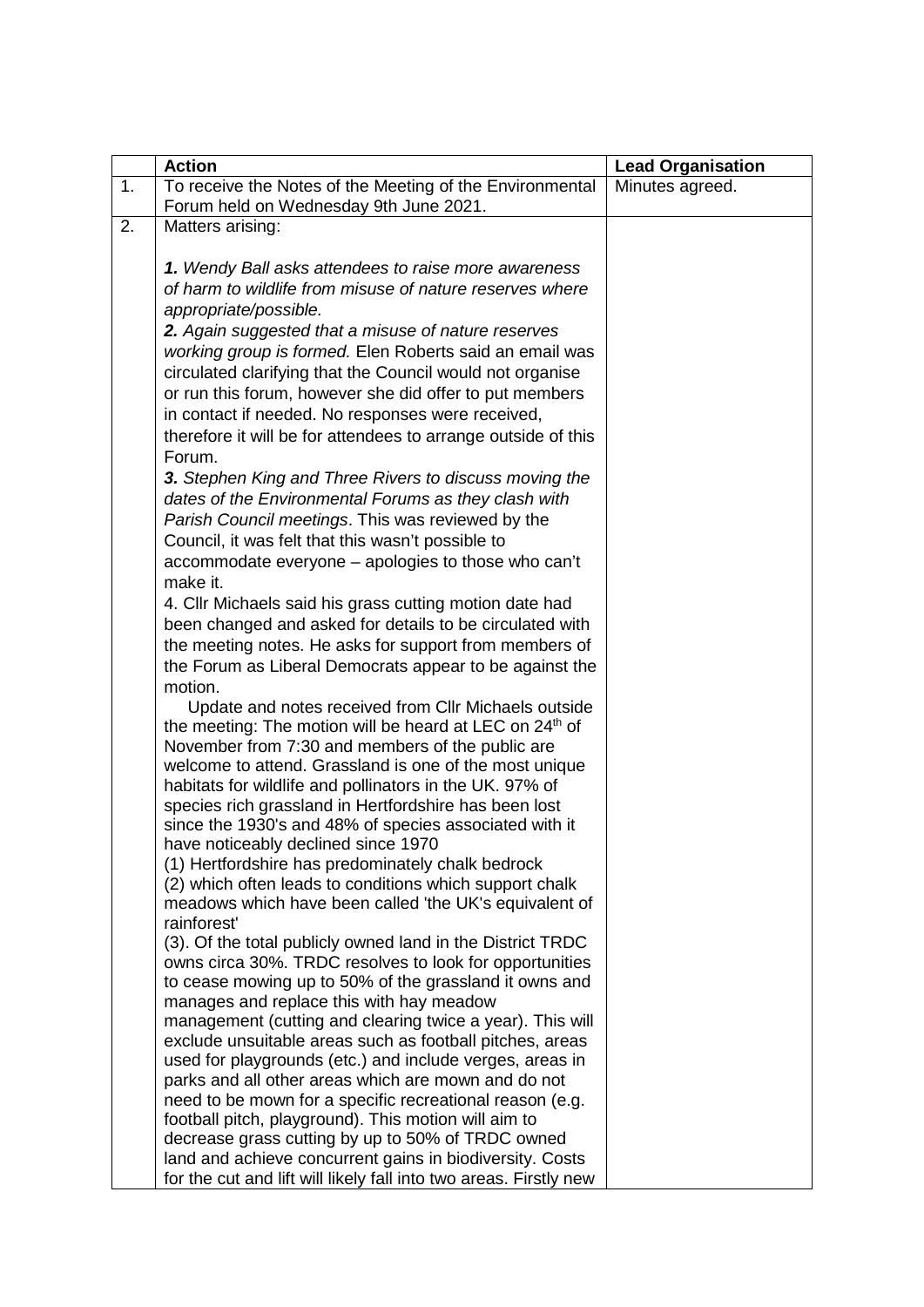|    | equipment which may be paid for by cost savings,<br>reduced mowing where possible, existing budgets or a<br>request to P&R. Secondly disposal costs which should<br>be mitigated by creating sacrifice areas wherever<br>possible, or by sale to a biodigester (e.g. the plant at<br>Royston). TRDC will aim to have a plan presented to<br>LEC prior to April 2022, which will take into consideration<br>biodiversity data gathered in the 2021 audit. TRDC will<br>review relevant officers job descriptions within the<br>Leisure department and ensure sustainability is<br>incorporated into re-enforce this shifting outlook. |                                      |
|----|--------------------------------------------------------------------------------------------------------------------------------------------------------------------------------------------------------------------------------------------------------------------------------------------------------------------------------------------------------------------------------------------------------------------------------------------------------------------------------------------------------------------------------------------------------------------------------------------------------------------------------------|--------------------------------------|
| 3. | The Colne Valley Regional Park: Fighting for its life $-a$<br>talk from Stewart Pomeroy.                                                                                                                                                                                                                                                                                                                                                                                                                                                                                                                                             | <b>Colne Valley Regional</b><br>Park |
|    | Please find the presentation at the end of the notes.                                                                                                                                                                                                                                                                                                                                                                                                                                                                                                                                                                                |                                      |
|    | Stewart Pomeroy comes from a countryside<br>management background and has been working in the<br>Colne Valley in a variety of roles for many years. He is<br>employed by environmental charity Groundwork South<br>and acts as a Managing Agent to the Colne Valley<br>Regional Park.                                                                                                                                                                                                                                                                                                                                                |                                      |
|    | Stewart Pomeroy noted the CVRP is across three<br>different authorities and shared statistics around the<br>Park. CVRP are working with Local Authorities on a<br>number of objectives to plan positively for the green belt.<br>There is a Green Infrastructure Strategy which can be<br>used by a number of different organisations and in<br>responses to developers. Lots of practical projects<br>happening to address the 6 objectives.                                                                                                                                                                                        |                                      |
|    | There is in a pollution crisis in the Colne due to sewerage<br>discharges and water quantity (Hertfordshire is one of the<br>driest Counties in the UK, but has one of the highest<br>water usage per head). Residents and voluntary groups<br>are getting involved to help which has resulted in $-150$<br>trained Colne Valley River Rangers, pollution monitoring<br>via Colne Valley Fisheries Consortium site, water<br>ambassadors helping people to save water and changes<br>to weirs to aid fish in getting up them.                                                                                                        |                                      |
|    | Lots more information on the issues and project you can<br>get involved in are available on the Colne Valley<br>Regional Park website.<br>https://www.colnevalleypark.org.uk/                                                                                                                                                                                                                                                                                                                                                                                                                                                        |                                      |
|    | Questions:                                                                                                                                                                                                                                                                                                                                                                                                                                                                                                                                                                                                                           |                                      |
|    | Cllr Hiscocks thanked Stewart for his talk, and asked if<br>any of the River Rangers were in Three Rivers. Stewart<br>to find out and report back.                                                                                                                                                                                                                                                                                                                                                                                                                                                                                   |                                      |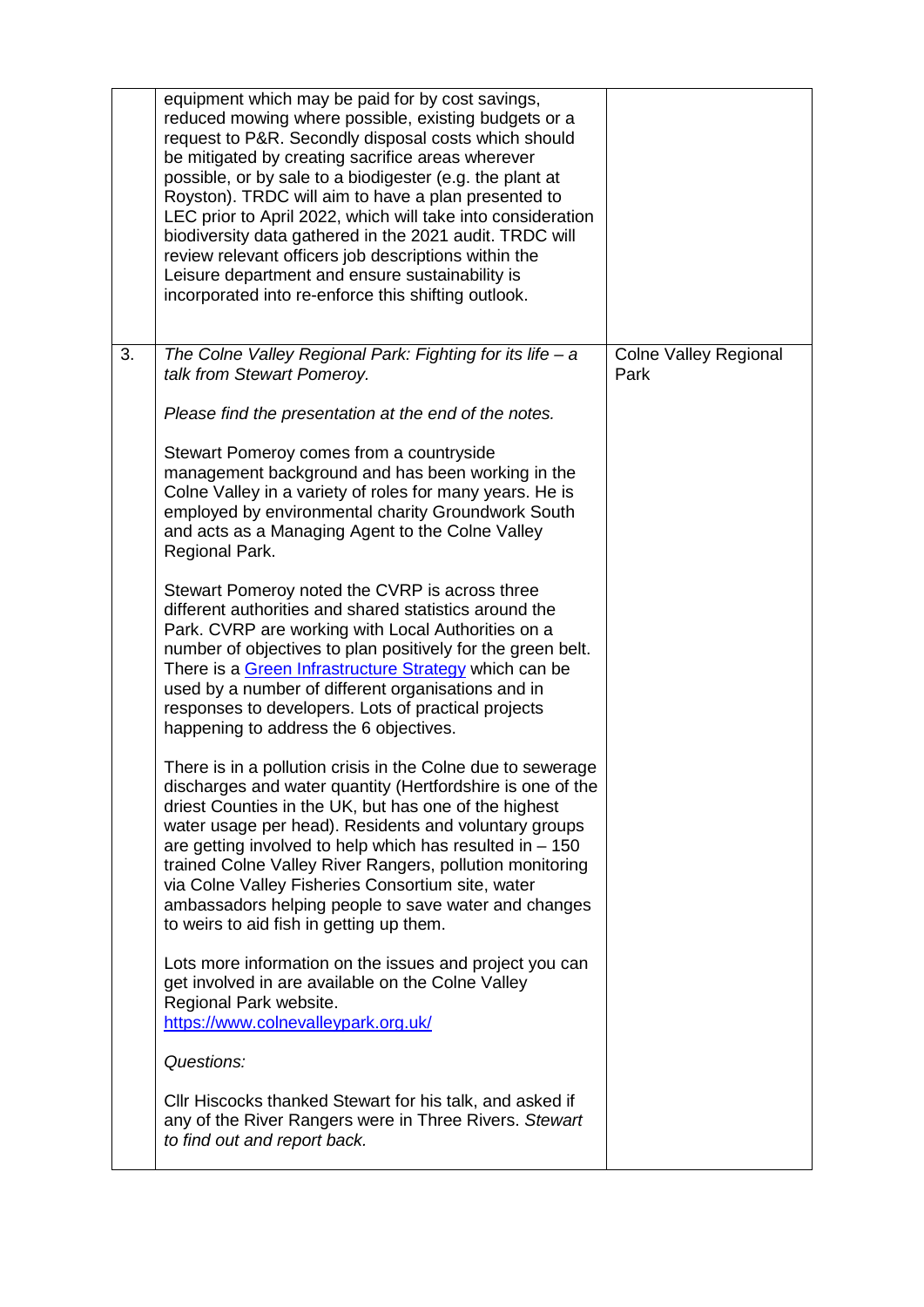|    | Cllr Wall thanked Stewart for the talk and questioned if<br>the CVRP had had any contact with the Mayor of London<br>as it boarders some areas of London. Stewart noted the<br>point and will be forwarding another briefing note to them<br>following previous communication.                                                                                                                                                                                                                                                                                                                                                                                                                                                                                                                                                      |  |
|----|-------------------------------------------------------------------------------------------------------------------------------------------------------------------------------------------------------------------------------------------------------------------------------------------------------------------------------------------------------------------------------------------------------------------------------------------------------------------------------------------------------------------------------------------------------------------------------------------------------------------------------------------------------------------------------------------------------------------------------------------------------------------------------------------------------------------------------------|--|
|    | Stewart responded to Cllr Tankard suggesting the Green<br>Infrastructure Strategy should be given more weight and<br>be used to inform Local Plans and Neighbourhood Plans,<br>and would like to see TRDC planning department using<br>and implementing this strategy.                                                                                                                                                                                                                                                                                                                                                                                                                                                                                                                                                              |  |
|    | Rosi Jordon thanked Stewart for the talk and said<br>Sustainable Three Rivers has identified rivers and our<br>water networks as a key issue. Rosi asked what is best<br>to do to gain public support. Elen to put Rosi and Stewart<br>in touch outside of the meeting. Stewart says linking up is<br>the best way - supporting each other's initiatives and<br>projects. Keep talking!                                                                                                                                                                                                                                                                                                                                                                                                                                             |  |
|    | Andrea Fraser from Batchworth Community Council<br>would also like to be put in touch with Stewart.                                                                                                                                                                                                                                                                                                                                                                                                                                                                                                                                                                                                                                                                                                                                 |  |
|    | Jon Tankard says people's concerns need to be brought<br>to the Council as there are lots of passionate people in<br>the community and change needs to be made – once it's<br>gone it's gone.                                                                                                                                                                                                                                                                                                                                                                                                                                                                                                                                                                                                                                       |  |
| 4. | Chalk Stream Restoration Strategy 2021 - a talk from Dr.<br>Jonathan Fisher.                                                                                                                                                                                                                                                                                                                                                                                                                                                                                                                                                                                                                                                                                                                                                        |  |
|    | Please find the presentation at the end of the notes.                                                                                                                                                                                                                                                                                                                                                                                                                                                                                                                                                                                                                                                                                                                                                                               |  |
|    | Jonathan Fisher is an environmental economist with<br>more than 45 years' experience of delivering applied<br>economic analysis of most environmental issues.<br>Currently the chair of the Mill Green and Roman Baths<br>museum Trust. He is a member of the Central Herts<br>Green Corridor Group which aims to protect and<br>enhance the natural capital of the Green Corridor and the<br>ecosystems services that it can provide. Jonathan was<br>previously the Environment Agency's economics<br>manager responsible for economic analysis for water and<br>flood risk management. Before that he was the then<br>Department of the Environments economic advisor for<br>Climate Change for COP1. This evening he will be<br>talking about the Chalk Streams restoration strategy<br>which was recently launched nationally. |  |
|    | England has around 80% of the world chalk streams,<br>many of which are in Hertfordshire and urgently need<br>protection and restoration.                                                                                                                                                                                                                                                                                                                                                                                                                                                                                                                                                                                                                                                                                           |  |
|    | Jonathan described the triangle needed for Chalk<br>Streams to function (see PowerPoint). One of the key<br>things needed is ground water flow, however where there                                                                                                                                                                                                                                                                                                                                                                                                                                                                                                                                                                                                                                                                 |  |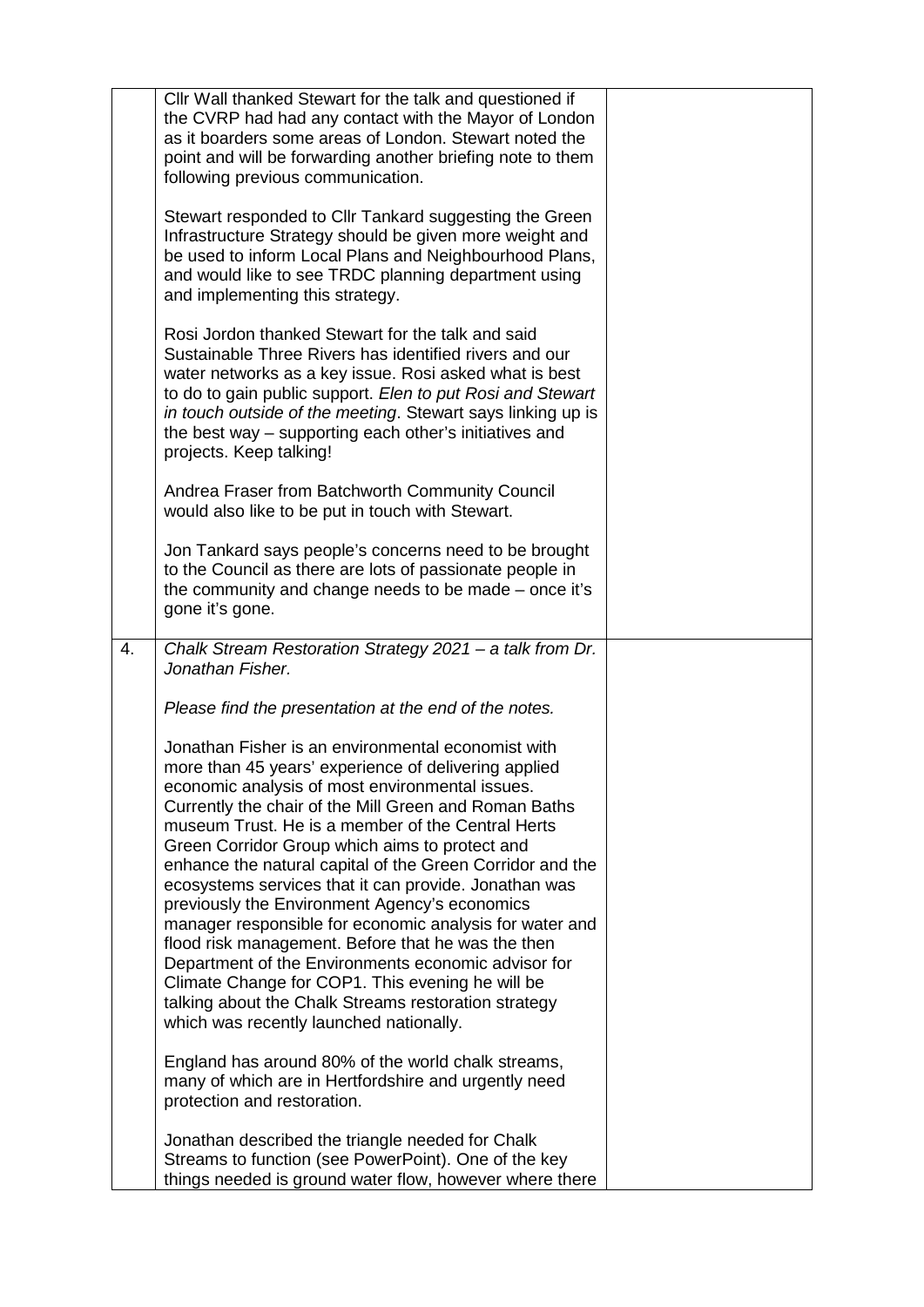| is excessive abstraction, we end up with dry rivers and<br>altered groundwater. The placement of sewerage<br>treatment works has had a massive impact on our rivers.<br>There were six abstraction points on the River Mimram,<br>however since closing two the river has improved.                                                                                                                                                                                                                                                                                            |  |
|--------------------------------------------------------------------------------------------------------------------------------------------------------------------------------------------------------------------------------------------------------------------------------------------------------------------------------------------------------------------------------------------------------------------------------------------------------------------------------------------------------------------------------------------------------------------------------|--|
| Stewart says we need complete use of water meters to<br>improve restoration on over abstracted rivers.                                                                                                                                                                                                                                                                                                                                                                                                                                                                         |  |
| There is a call for a significant and immediate reduction<br>on sewerage discharge into rivers. The sewage<br>infrastructure is overloaded, partially due to increased<br>housing without the necessary increase in infrastructure<br>leading to overflows during storms. The other issue for<br>the streams is increased sediment entering the rivers<br>during storm weather events.                                                                                                                                                                                         |  |
| Recommendations to improve can be seen in the slides,<br>some of which have been adopted by local planning<br>authorities. One issue is when new planning is proposed,<br>and water companies ask if they are able to supply water<br>and sewerage infrastructure, they agree as it is their<br>statutory duty – however no evidence appears to be<br>given, and no evaluation of their impact on the local<br>environment.                                                                                                                                                    |  |
| The EA has just released their third river basin<br>management plans for consultation - this can be viewed<br>online. The deadline is the 22 <sup>nd</sup> of April 2022.<br>https://consult.environment-agency.gov.uk/environment-<br>and-business/river-basin-management/                                                                                                                                                                                                                                                                                                    |  |
| Cllr Tankard thanked Dr Jonathan Fisher for the talk and<br>is surprised there is a lack of international pressure to<br>protect this globally rare habitat.                                                                                                                                                                                                                                                                                                                                                                                                                   |  |
| Cllr Hiscocks thanked Jonathan for the talk and said<br>although much of it is out of our control, perhaps<br>promotion of greywater sources and water saving<br>techniques would help protect the rivers. We really need<br>to work with planning on the new builds to ensure we<br>have the best water saving and storage facilities. Paula is<br>shocked water companies must say they can manage<br>the water needs and sewerage without an assessment of<br>the risks to the local waterways for new builds. We must<br>start with ourselves and ensure we are asking and |  |
| educating where possible.<br>Cllr Tankard said unfortunately it is not government<br>policy to demand this assessment, and we cannot go<br>above and beyond planning policy.<br>Jonathan Fisher responded to say if you ask the wrong<br>question you will get the wrong answer – if you ask what<br>are the risks or what are the implications, you will get a<br>better answer than asking can they supply water and                                                                                                                                                         |  |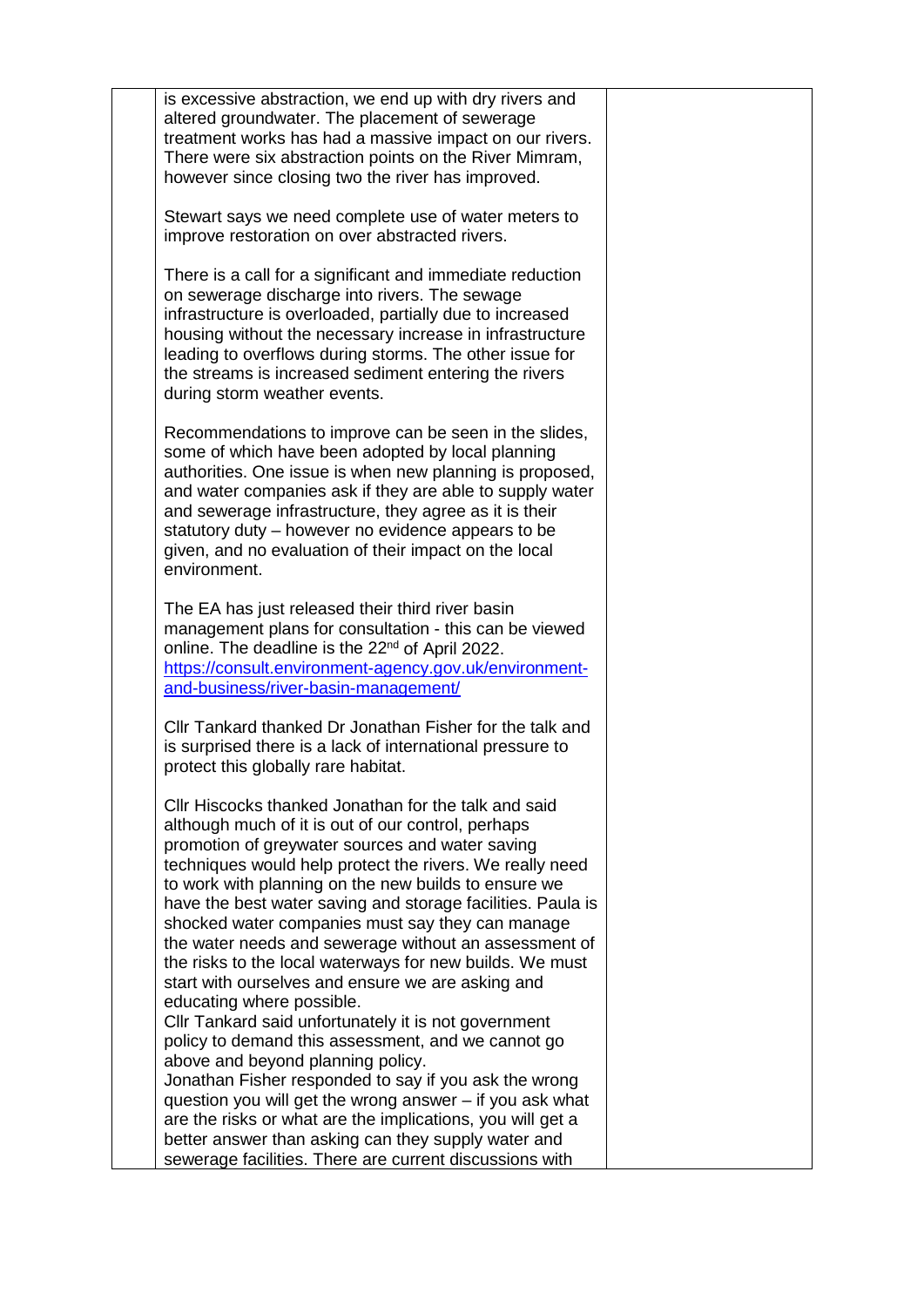|    | OFWAT about increasing water prices to pay for the<br>essential upgrades in infrastructure.                                                                                                                                                                                                                                                                                                                                                                                                                                                                                                                                                                                                                                                                                                                                                                                                                                                                                                                                                                                                                                                                                                                                                                                                                                |                                          |
|----|----------------------------------------------------------------------------------------------------------------------------------------------------------------------------------------------------------------------------------------------------------------------------------------------------------------------------------------------------------------------------------------------------------------------------------------------------------------------------------------------------------------------------------------------------------------------------------------------------------------------------------------------------------------------------------------------------------------------------------------------------------------------------------------------------------------------------------------------------------------------------------------------------------------------------------------------------------------------------------------------------------------------------------------------------------------------------------------------------------------------------------------------------------------------------------------------------------------------------------------------------------------------------------------------------------------------------|------------------------------------------|
|    | Cllr Wall echoes everything Cllr Hiscocks said. There<br>should not only be these policies in place with new large-<br>scale planning but smaller ones too.                                                                                                                                                                                                                                                                                                                                                                                                                                                                                                                                                                                                                                                                                                                                                                                                                                                                                                                                                                                                                                                                                                                                                                |                                          |
|    | Cllr Tankard stressed we cannot demand more than<br>planning policy, we can say require but developers do<br>not have to do it. One way to tackle this is to make these<br>new builds appear less attractive to buyers - this is<br>something they are doing in Bristol as locals refusing to<br>buy new-builds which aren't up to a higher environmental<br>standard.                                                                                                                                                                                                                                                                                                                                                                                                                                                                                                                                                                                                                                                                                                                                                                                                                                                                                                                                                     |                                          |
|    | Jan Smith said we live in a very watery area, and the<br>Council has tried a number of times to reduce flooding in<br>a number of places unsuccessfully. We have a field<br>which is 2.7ha which has a perched aquifer underneath<br>which is part of a link of springs $-$ the field is now up for<br>development and they have been told it may cause<br>subsidence and damp for local houses. With your<br>experience Jonathan - is there anybody we can contact<br>as a Residents Association to raise the profile of this field<br>to protect the area? Elen Roberts to put Jan Smith in<br>contact with Jonathan Fisher outside of the meeting.<br>Cllr Tankard says the Council does not want to build on<br>the land – they have removed the sites they can through<br>policy. Jan says they have sent a significant volume of<br>biodiversity information along with Herts & Middlesex<br>Wildlife Trust but have currently had no response. Cllr<br>Tankard would be interested to hear more about this<br>outside of the meeting. Elen Roberts to put Jan Smith<br>and Cllr Tankard in contact outside of the meeting.<br>Phil Williams said they had 3000+ responses so may<br>take them some time to respond. If it is unsuitable land, it<br>may still be thrown out by inspectors further down the<br>line. |                                          |
|    | Michael Stimpson asked if there was an update on<br>Thames sewerage discharge. Cllr Tankard noted that<br>Thames have brought forward the upgrades to a local<br>facility to 2022 to be operational in 2023.                                                                                                                                                                                                                                                                                                                                                                                                                                                                                                                                                                                                                                                                                                                                                                                                                                                                                                                                                                                                                                                                                                               |                                          |
| 5. | <b>TRDC Climate Emergency and Sustainability Action Plan</b><br>and current initiatives - an update from Joanna<br>Hewitson.                                                                                                                                                                                                                                                                                                                                                                                                                                                                                                                                                                                                                                                                                                                                                                                                                                                                                                                                                                                                                                                                                                                                                                                               | <b>Three Rivers District</b><br>Council. |
|    | TRDC have developed an Action Plan which was voted<br>on last month and has now been formally adopted. One<br>of the main actions is that we have procured a consultant<br>to establish our route to zero $-$ we are working with<br>APSE to calculate a baseline for our emissions, carry out<br>audits of our buildings, calculate the costs, and draw up a<br>plan to get us there to be completed by March next year.<br>There is currently money coming out of Government so                                                                                                                                                                                                                                                                                                                                                                                                                                                                                                                                                                                                                                                                                                                                                                                                                                          |                                          |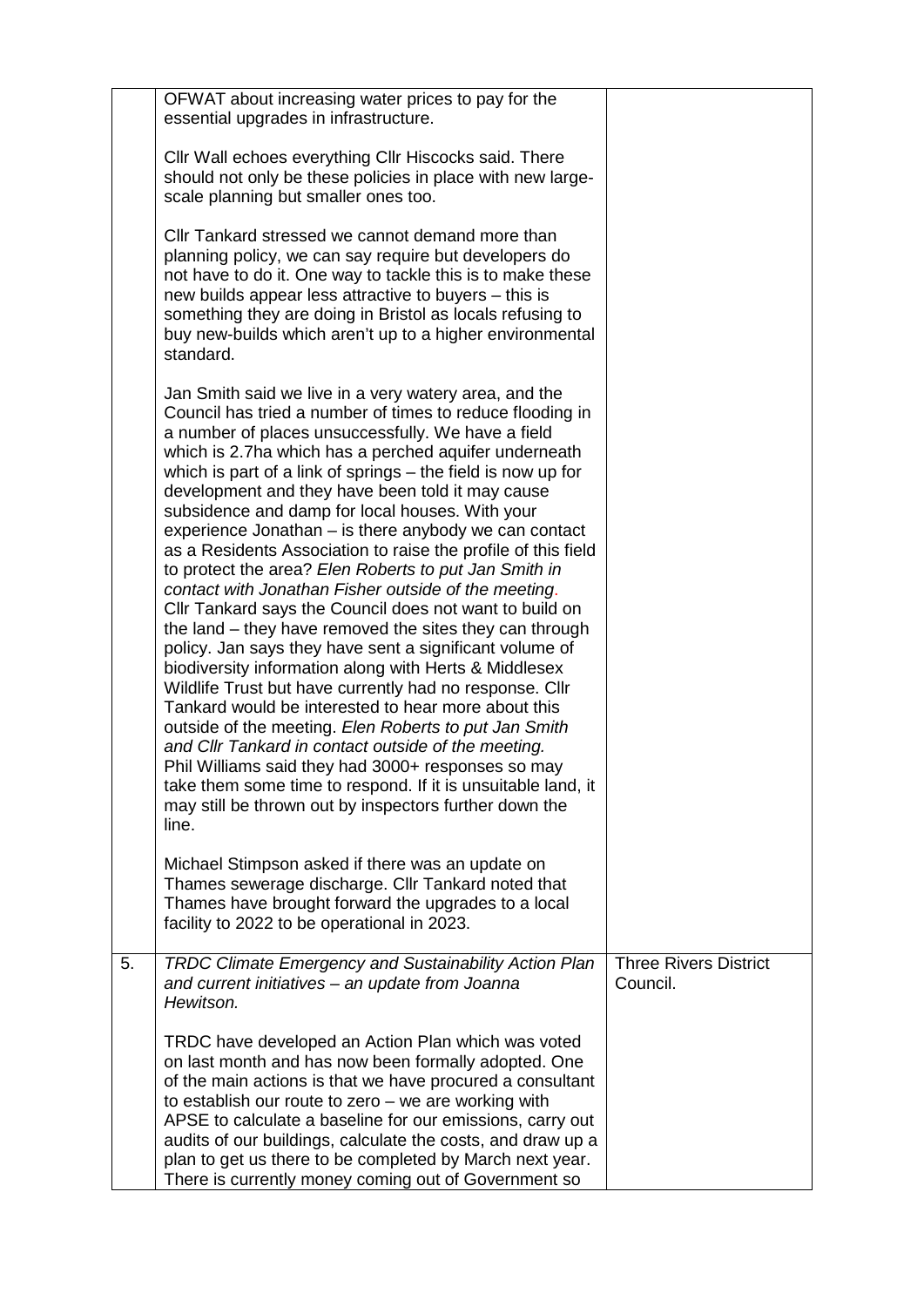|    | this work will allow us to access grant funding when<br>available.                                                                                                                                                                                                                                                                                                                                                                                                                                                                             |  |
|----|------------------------------------------------------------------------------------------------------------------------------------------------------------------------------------------------------------------------------------------------------------------------------------------------------------------------------------------------------------------------------------------------------------------------------------------------------------------------------------------------------------------------------------------------|--|
|    | We have been running a series of communication<br>projects and events including a new newsletter entitled<br>Greener Living where we share projects we are working<br>on, tips for residents to love more sustainable, and local<br>stories of organisations and individuals doing amazing<br>things (sign up here) and an event at Watersmeet in the<br>build up to COP26. We have also attended 'Greener<br>Together' in Chorleywood event, and will be joining the<br>'One Small Change' event in Croxley Green on the 13th<br>of November. |  |
|    | The Action Plan is available in the Leisure Committee<br>meeting notes on our website.                                                                                                                                                                                                                                                                                                                                                                                                                                                         |  |
|    | Andrea Fraser to contact Joanna outside of the meeting<br>to discuss.                                                                                                                                                                                                                                                                                                                                                                                                                                                                          |  |
|    | Cllr Hiscocks thanks Joanna for the work.                                                                                                                                                                                                                                                                                                                                                                                                                                                                                                      |  |
| 6. | Misuse of nature reserves<br>Standing item.                                                                                                                                                                                                                                                                                                                                                                                                                                                                                                    |  |
|    | Nothing to be reported or discussed.                                                                                                                                                                                                                                                                                                                                                                                                                                                                                                           |  |
| 7. | Member Exchange.                                                                                                                                                                                                                                                                                                                                                                                                                                                                                                                               |  |
|    | Roger Bangs - Three Rivers District Council and Watford<br>Council have been working together on a cycling and<br>walking plan – there is a presentation available on the<br><b>SPOKES</b> website                                                                                                                                                                                                                                                                                                                                             |  |
|    | Elen Roberts - There is a sustainability market happening<br>at Hertfordshire County Council on the 27 <sup>th</sup> of November<br>- I will be there supporting a WasteAware stall (the public<br>facing part of the Herts Waste Partnership). You can find<br>out what other events are happening across the County<br>via the <b>HCC</b> website.                                                                                                                                                                                           |  |
| 8. | AOB:                                                                                                                                                                                                                                                                                                                                                                                                                                                                                                                                           |  |
|    | None.                                                                                                                                                                                                                                                                                                                                                                                                                                                                                                                                          |  |
| 9. | Suggestions for future speakers - Please contact Elen<br>Roberts.                                                                                                                                                                                                                                                                                                                                                                                                                                                                              |  |
|    | Cllr Wall would like a presentation from Affinity Water.                                                                                                                                                                                                                                                                                                                                                                                                                                                                                       |  |
|    | Cllr Hiscocks would like an update from HS2.                                                                                                                                                                                                                                                                                                                                                                                                                                                                                                   |  |
|    | Cllr Tankard recommends everyone visits Sustainable Three<br>Rivers for the wealth of information and asks if the<br>Environmental Forums could be advertised on there. Rosi<br>Jordon says one of their main objectives is to raise people's<br>voices in the area to demand action. T=You can visit their<br>amazing website here.                                                                                                                                                                                                           |  |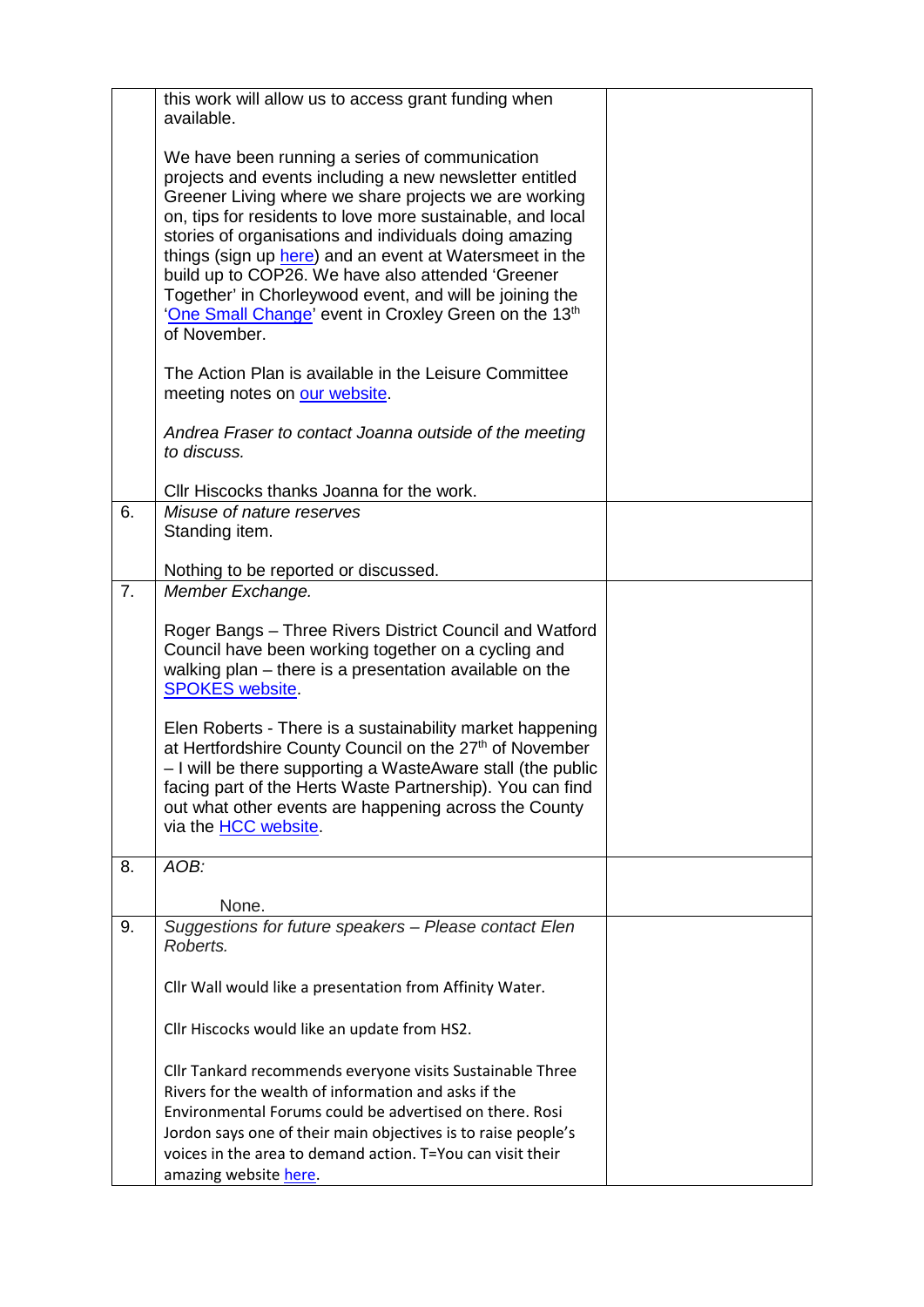| $\mu$ . Cllr Tankard thanked everyone for attending the meeting. |  |
|------------------------------------------------------------------|--|

# EF06/19 DATE OF NEXT MEETING

The Forum noted that the date of the next meeting is Wednesday 9<sup>th</sup> March 2022.

*Associated documents/links related to meeting and action points:* 

### **Associated Links**

Stewart Pomeroy presentation slides:



Dr Jonathan Fisher presentation slides:



# **Action Points**

Cllr Hiscocks thanked Stewart for his talk, and asked if any of the River Rangers were in Three Rivers. *Stewart Pomeroy to find out and report back.*

### **Following the meeting…**

Since the meeting Jonathan Fisher has advised that a debate took place on Chalk Streams in House of Lords – the link is available on BBC iPlayer.

<https://www.bbc.co.uk/programmes/m0011bdv> The debate began at 19:55.

Starts at 4.56 with an introduction by Lord Chidgey (making points about the chalk stream strategy) then at 5.15 Baroness Hayman of Ullock (Shadow Environment Minister) who emphasised concerns about our high water use (greater than in other countries) and need to reduce it and also that abstraction is higher than recharge and the need for abstraction reductions.

In particular see at 5.19 government response from Minister Lord Benyon, in which he made on the record the following strong statements of commitment for the implementation of the strategy's recommendations:-

. He recognised the international importance of chalk streams (for which we have 85% of the world's stock) so that chalk streams are key for our international reputation on the environment.